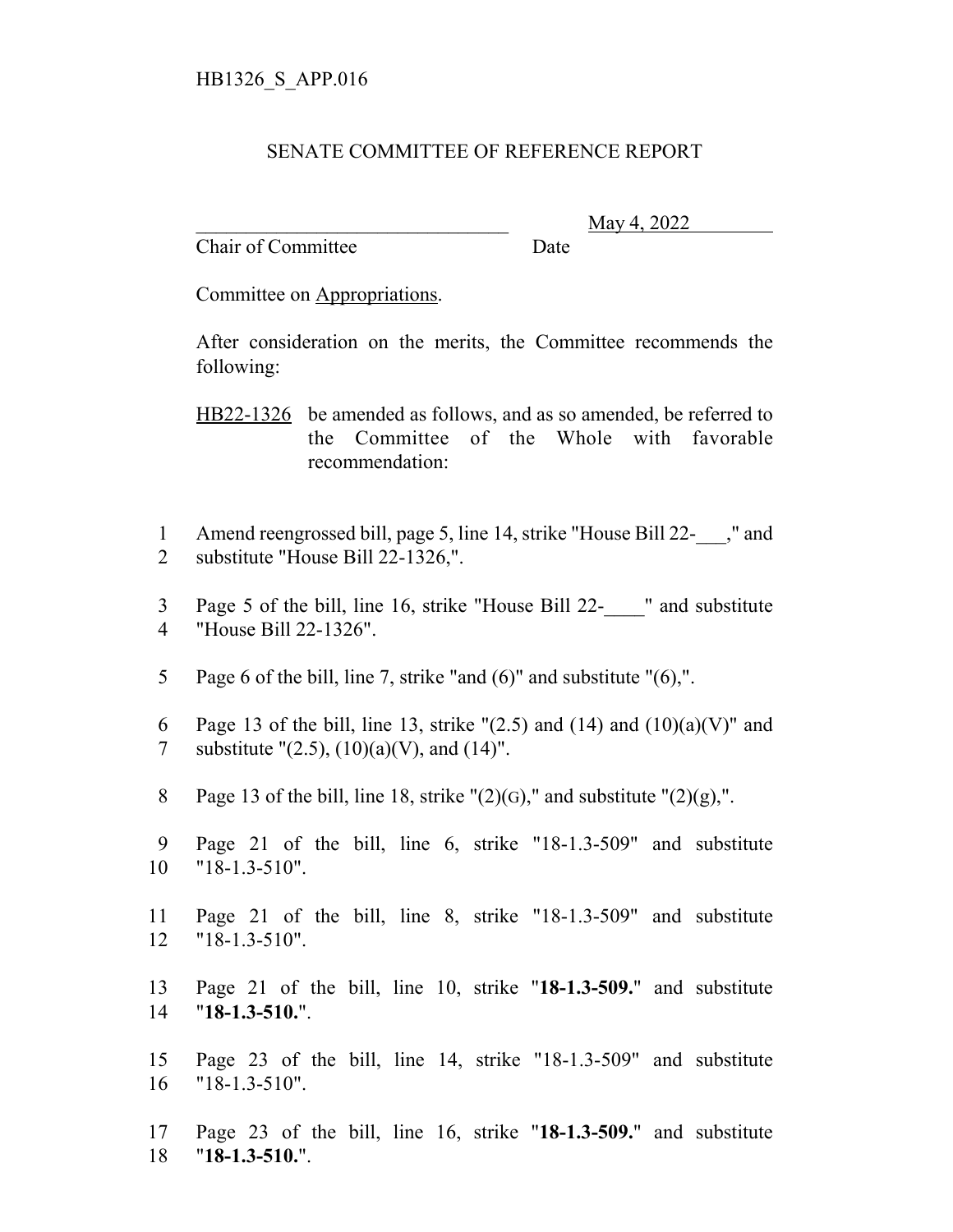1 Page 25 of the bill, line 24, after  $''(1)(a)(XXI)$ ," insert  $''(3.5)$ ,".

Page 28 of the bill, after line 12 insert:

 "(3.5) (a) NOTWITHSTANDING ANY PROVISION OF THIS TITLE 12 OR RULES IMPLEMENTING THIS TITLE 12, A PRESCRIBER PRESCRIBING OR DISPENSING AN OPIATE ANTAGONIST IN ACCORDANCE WITH THIS SECTION, OTHER THAN A PHARMACIST OR OTHER PRESCRIBER PRESCRIBING AND DISPENSING FROM A PRESCRIPTION DRUG OUTLET OR PHARMACY, IS NOT REQUIRED TO COMPLY WITH LAWS RELATING TO LABELING, STORAGE, OR RECORD KEEPING FOR THE OPIATE ANTAGONIST.

 (b) A PRESCRIBER PRESCRIBING OR DISPENSING AN OPIATE ANTAGONIST EXEMPTED FROM LABELING, STORAGE, OR RECORD-KEEPING 12 REQUIREMENTS PURSUANT TO THIS SUBSECTION (3.5):

 (I) DOES NOT ENGAGE IN UNPROFESSIONAL CONDUCT OR IS NOT 14 SUBJECT TO DISCIPLINE PURSUANT TO SECTION 12-240-121 OR 12-255-120, AS APPLICABLE; AND

 (II) IS NOT SUBJECT TO CIVIL LIABILITY OR CRIMINAL PROSECUTION, AS SPECIFIED IN SECTION 13-21-108.7(4) AND 18-1-712(3), RESPECTIVELY.".

 Page 37 of the bill, line 14, after "TESTS." insert "ANY UNEXPENDED MONEY REMAINING AT THE END OF THE 2022-23 STATE FISCAL YEAR FROM 21 THIS APPROPRIATION:

**(a) DOES NOT REVERT TO THE GENERAL FUND OR ANY OTHER** FUND;

 (b) MAY BE USED BY THE DEPARTMENT IN THE 2023-24 STATE FISCAL YEAR WITHOUT FURTHER APPROPRIATION; AND

**(c) MUST NOT BE USED FOR ANY OTHER PURPOSE OTHER THAN THE** 27 PURPOSE SET FORTH IN THIS SECTION.".

 Page 38 of the bill, line 19, after "18-1-711." insert "ANY UNEXPENDED MONEY REMAINING AT THE END OF THE 2022-23 STATE FISCAL YEAR FROM THIS APPROPRIATION:

 (a) DOES NOT REVERT TO THE GENERAL FUND OR ANY OTHER FUND;

 (b) MAY BE USED BY THE DEPARTMENT IN THE 2023-24 AND 2024-25 STATE FISCAL YEARS WITHOUT FURTHER APPROPRIATION; AND (c) MUST NOT BE USED FOR ANY OTHER PURPOSE OTHER THAN THE

PURPOSE SET FORTH IN THIS SECTION.".

 Page 46 of the bill, line 10, strike "18-1.3-509." and substitute "18-1.3-510.".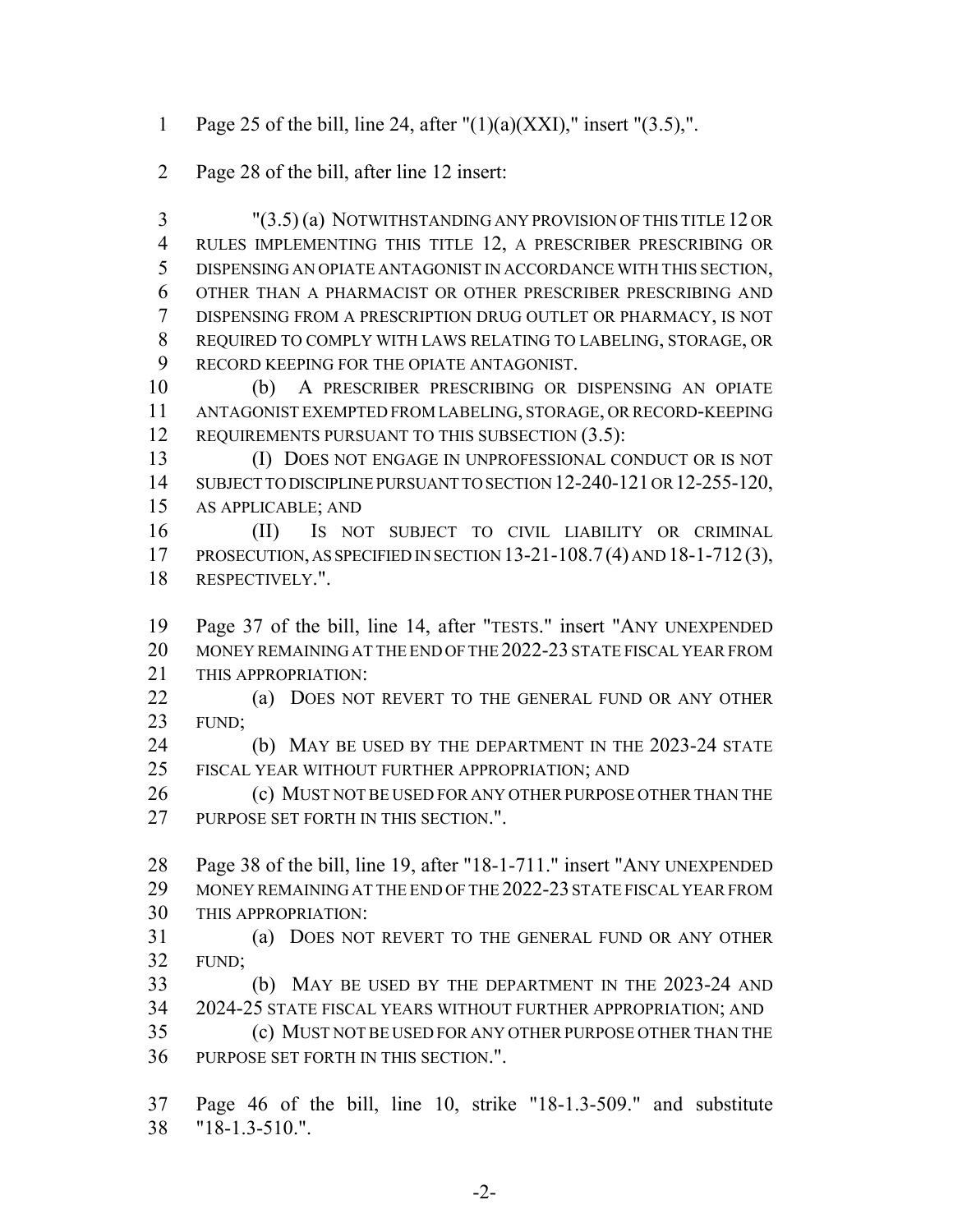Page 46 of the bill, line 25, strike "18-1.3-509." and substitute "18-1.3-510.".

 Page 50 of the bill, line 15, strike "18-1.3-509;" and substitute "18-1.3-510;".

 Page 53 of the bill, line 25, strike "18-1.3-509;" and substitute "18-1.3-510;".

Page 60 of the bill, after line 5 insert:

 "**SECTION 39.** In Colorado Revised Statutes, **amend** 25.5-5-509 as follows:

 **25.5-5-509. Substance use disorder - prescription drugs - opiate antagonist.** (1) Notwithstanding any provisions of this part 5 to the contrary, for the treatment of a substance use disorder, in promulgating rules, and subject to any necessary federal authorization, the state board shall authorize reimbursement for at least one federal food and drug administration-approved ready-to-use opioid overdose reversal drug without prior authorization.

 (2) (a) AS USED IN THIS SUBSECTION (2), UNLESS THE CONTEXT OTHERWISE REQUIRES, "OPIATE ANTAGONIST" HAS THE SAME MEANING AS SET FORTH IN SECTION 12-30-110 (7)(d).

20 (b) A HOSPITAL OR EMERGENCY DEPARTMENT SHALL RECEIVE REIMBURSEMENT UNDER THE MEDICAL ASSISTANCE PROGRAM FOR THE COST OF AN OPIATE ANTAGONIST IF, IN ACCORDANCE WITH SECTION 12-30-110, A PRESCRIBER, AS DEFINED IN SECTION 12-30-110 (7)(h), DISPENSES AN OPIATE ANTAGONIST UPON DISCHARGE TO A MEDICAL ASSISTANCE RECIPIENT WHO IS AT RISK OF EXPERIENCING AN OPIATE-RELATED DRUG OVERDOSE EVENT OR TO A FAMILY MEMBER, FRIEND, OR OTHER PERSON IN A POSITION TO ASSIST A MEDICAL ASSISTANCE RECIPIENT WHO IS AT RISK OF EXPERIENCING AN OPIATE-RELATED DRUG OVERDOSE EVENT.

 (c) THE STATE DEPARTMENT SHALL SEEK FEDERAL FINANCIAL PARTICIPATION FOR THE COST OF REIMBURSEMENT FOR THE OPIATE ANTAGONIST, BUT SHALL PROVIDE REIMBURSEMENT TO THE HOSPITAL OR EMERGENCY DEPARTMENT FOR THE OPIATE ANTAGONIST USING STATE MONEY UNTIL FEDERAL FINANCIAL PARTICIPATION IS AVAILABLE.

 **SECTION 40.** In Colorado Revised Statutes, 27-81-104, **amend** 36 (1)(q) and (1)(r); and **add** (1)(s) as follows:

 **27-81-104. Duties of the office of behavioral health - review.** (1) In addition to duties prescribed by section 27-80-102, the office of behavioral health shall: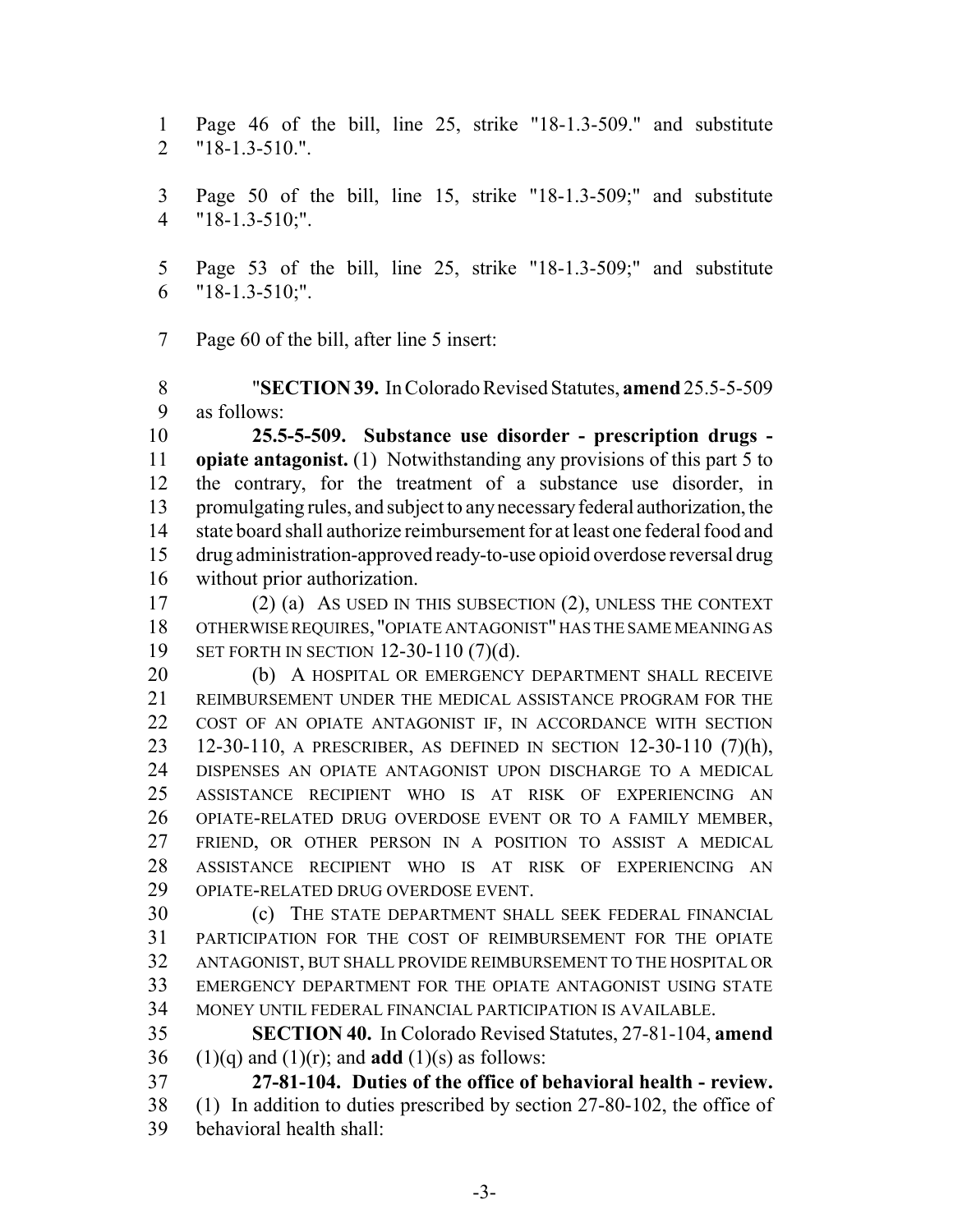2 include substance use disorders as a covered illness; and (r) Submit to the governor an annual report covering the activities of the office of behavioral health; AND (s) TRAIN EMERGENCY DEPARTMENTS AND CERTIFIED PEACE OFFICERS IN THE PROCEDURES REQUIRED PURSUANT TO SECTIONS 27-81-111 AND 27-81-112. **SECTION 41.** In Colorado Revised Statutes, 27-81-104, **amend** 9 (1)(q) and (1)(r); and **add** (1)(s) as follows: **27-81-104. Duties of the office of behavioral health - review.** 11 (1) In addition to duties prescribed by section 27-80-102, the office of 12 behavioral health THE BHA shall: (q) Encourage all health and disability insurance programs to 14 include substance use disorders as a covered illness; and (r) Submit to the governor an annual report covering the activities 16 of the office of behavioral health BHA; AND (s) TRAIN EMERGENCY DEPARTMENTS AND CERTIFIED PEACE OFFICERS IN THE PROCEDURES REQUIRED PURSUANT TO SECTIONS 27-81-111 AND 27-81-112. **SECTION 42.** In Colorado Revised Statutes, 27-81-112, **amend** (1) as follows: **27-81-112. Involuntary commitment of a person with a substance use disorder.** (1) The court may commit a person to the custody of the office of behavioral health upon the petition of the person's spouse or guardian, a relative, a physician, an advanced practice nurse, 26 the administrator in charge of an approved treatment facility, A CERTIFIED PEACE OFFICER, or any other responsible person. The petition must allege that the person has a substance use disorder and that the person has 29 threatened or attempted to inflict or inflicted physical harm on himself or herself THE PERSON'S SELF or on another and that unless committed, the 31 person is likely to inflict physical harm on himself or herself THE PERSON'S SELF or on another or that the person is incapacitated by substances. A refusal to undergo treatment does not constitute evidence of lack of judgment as to the need for treatment. The petition must be accompanied by a certificate of a licensed physician who has examined the person within ten days before submission of the petition, unless the person whose commitment is sought has refused to submit to a medical examination, in which case the fact of refusal must be alleged in the petition, or an examination cannot be made of the person due to the person's condition. The certificate must set forth the physician's findings in support of the petition's allegations. **SECTION 43.** In Colorado Revised Statutes, 27-81-112, **amend**

(q) Encourage all health and disability insurance programs to

(1) as follows: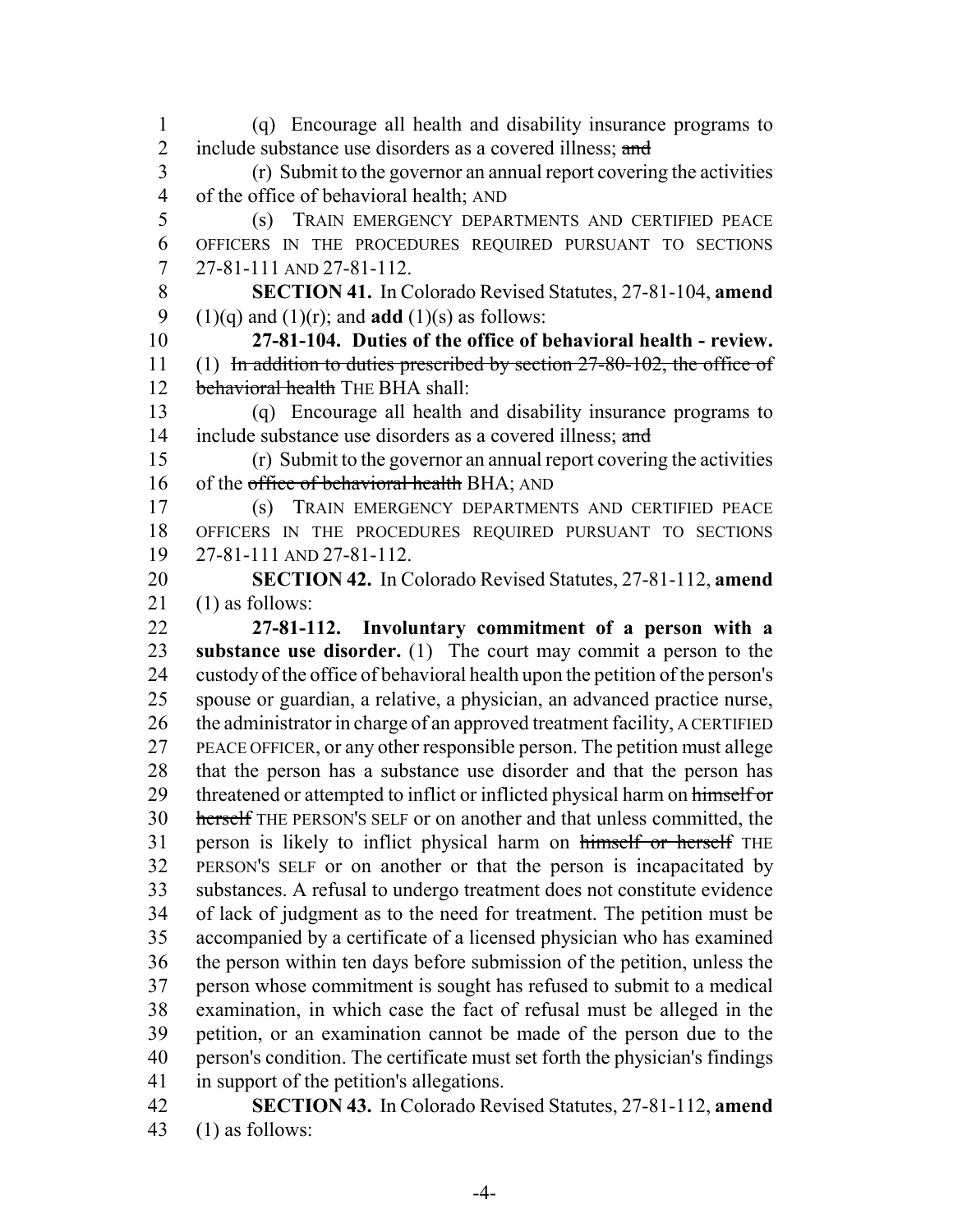**27-81-112. Involuntary commitment of a person with a substance use disorder.** (1) The court may commit a person to the 3 custody of the office of behavioral health BHA upon the petition of the person's spouse or guardian, a relative, a physician, an advanced practice nurse, the administrator in charge of an approved treatment facility, A CERTIFIED PEACE OFFICER, or any other responsible person. The petition must allege that the person has a substance use disorder and that the person has threatened or attempted to inflict or inflicted physical harm on 9 himself or herself THE PERSON'S SELF or on another and that unless 10 committed, the person is likely to inflict physical harm on himself or herself THE PERSON'S SELF or on another or that the person is incapacitated by substances. A refusal to undergo treatment does not constitute evidence of lack of judgment as to the need for treatment. The petition must be accompanied by a certificate of a licensed physician who has examined the person within ten days before submission of the petition, unless the person whose commitment is sought has refused to submit to a medical examination, in which case the fact of refusal must be alleged in the petition, or an examination cannot be made of the person due to the person's condition. The certificate must set forth the physician's findings in support of the petition's allegations.".

- Renumber succeeding sections accordingly.
- Page 60 of the bill, line 15, strike "\$4,033,875" and substitute "\$14,389,055".
- Page 60 of the bill, line 17, strike "\$883,875" and substitute "\$10,986,092" and strike "\$150,000" and substitute "\$402,963".
- Page 60 of the bill, line 24, strike "\$183,875" and substitute "\$286,092".
- Page 60 of the bill, line 27, strike "1.8" and substitute "3.6".
- Page 61 of the bill, before line 1 insert:
- "(b) \$10,000,000 from the general fund for treatment and detoxification programs related to substance use treatment and prevention services pursuant to section 27-80-107.8 (2), C.R.S.;".
- Page 61 of the bill, line 1, strike "(b)" and substitute "(c)".
- Page 61 of the bill, after line 3 insert:
- "(d) \$252,963 from the correctional treatment cash fund created in section 18-19-103 (4)(a), C.R.S., for a study on the health effects of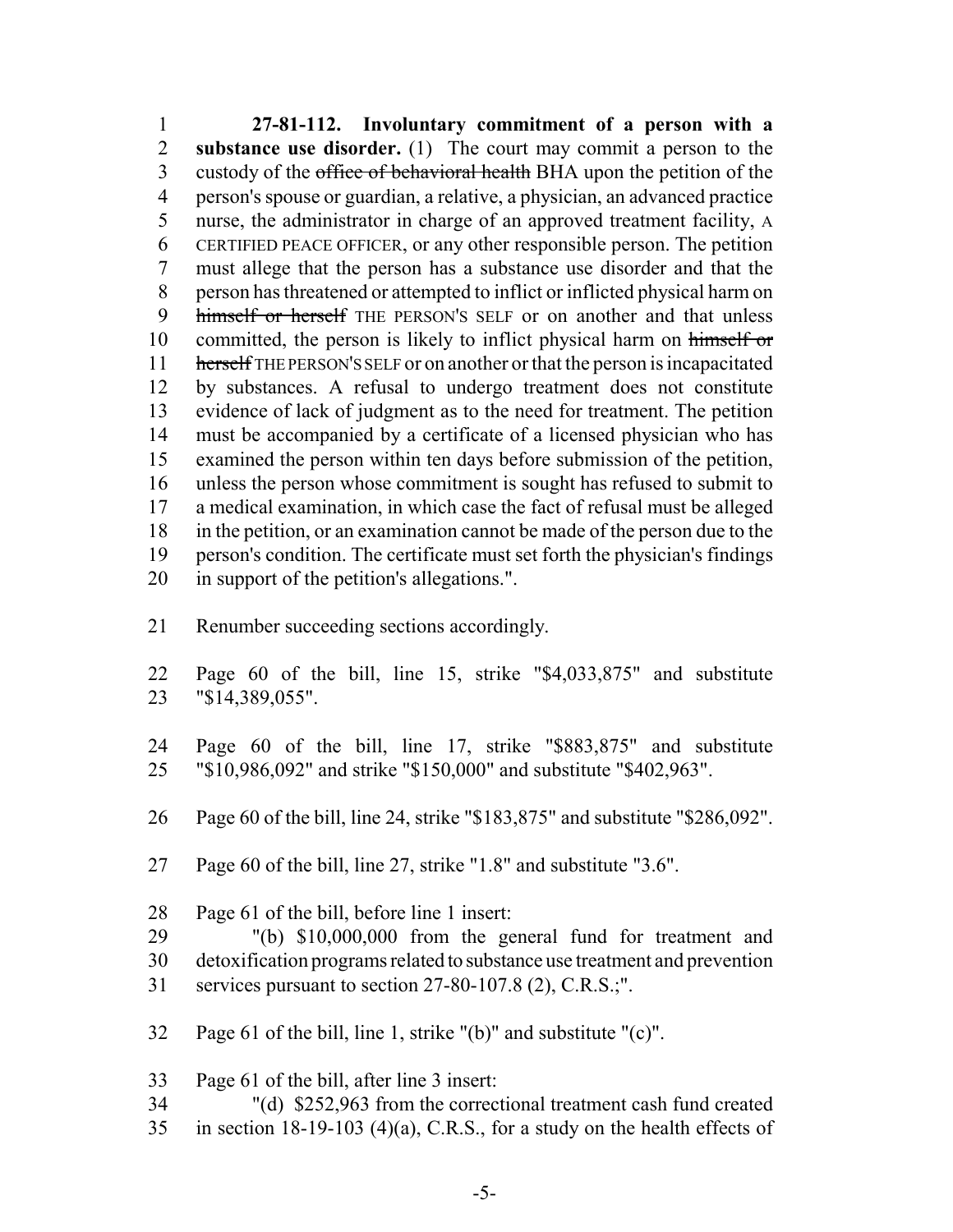criminal penalties related to substance use treatment and prevention

services, which amount is based on an assumption that the administration

will require an additional 0.5 FTE;".

- Page 61 of the bill, line 4, strike "(c)" and substitute "(e)".
- Page 61 of the bill, line 7, strike "(d)" and substitute "(f)".

Page 61 of the bill, after line 12 insert:

 "(2) Pursuant to section 27-80-107.8 (2)(b), C.R.S., any money 8 appropriated in subsection  $(1)(b)$  not expended prior to July 1, 2023, is further appropriated to the division through June 30, 2025, for the same purpose.".

Page 61 of the bill, line 13, strike "(2)" and substitute "(3)".

Page 61 of the bill, after line 22 insert:

 "(4) For the 2022-23 state fiscal year, \$150,000 is appropriated to the department of law for use by administration. This appropriation is from the general fund. To implement this act, the department may use this appropriation for operating expenses.".

Page 61 of the bill, strike lines 23 through 27 and substitute

 "(5) For the 2022-23 state fiscal year, \$5,792,413 is appropriated to the department of public health and environment for use by the prevention services division. This appropriation is from the general fund. To implement this act, the division may use this appropriation for administration as follows:

 (a) \$112,413 for personal services and related operating expenses, which amount is based on an assumption that the division will require an additional 1.5 FTE;

 (b) \$300,000 for non-laboratory synthetic opiate detection tests pursuant to section 25-1.5-115.3 (1), C.R.S.;

 (c) \$5,000,000 for an education campaign pursuant to section 25- 1.5-115.5 (1), C.R.S.;

 (d) \$50,000 for regional trainings pursuant to section 25-1.5-115.5 (3), C.R.S.;

 (e) \$30,000 for website development pursuant to section 25- 25-1.5-115.5 (4), C.R.S.; and

 (f) \$300,000 for an independent study pursuant to section 25-20.5- 1401, C.R.S.

 (6) Any money appropriated in subsection (5)(b) not expended prior to July 1, 2023, is further appropriated to the division for the 2023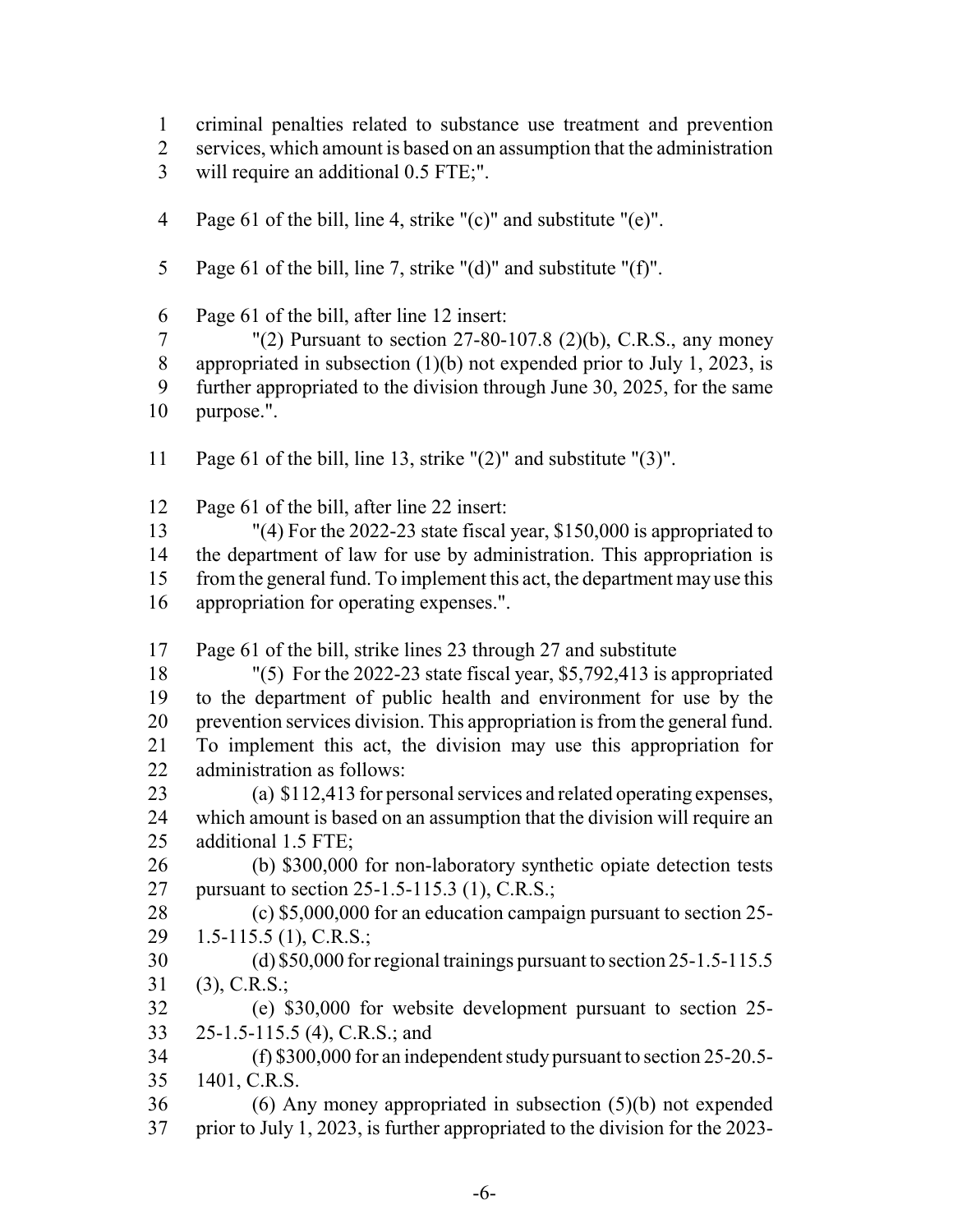24 state fiscal year.

 (7) Any money appropriated in subsection (5)(c) not expended prior to July 1, 2023, is further appropriated to the division through June 30, 2025, for the same purpose.

 (8) For the 2022-23 state fiscal year, \$7,000,000 is appropriated to the department of public safety for use by the division of criminal justice. This appropriation is from the general fund and is based on an assumption that the division will require an additional 1.8 FTE. To implement this act, the division may use this appropriation for DCJ administrative services. Any money appropriated in this subsection (8) not expended prior to July 1, 2023, is further appropriated to the division for the 2023-2 24 state fiscal year.

 (9) For the 2022-23 state fiscal year, \$360,000 is appropriated to the department of health care policy and financing. This appropriation is from the general fund. To implement this act, the department may use this appropriation for medical services premiums.".

- Page 62 of the bill, strike line 1.
- Renumber succeeding subsections accordingly.

Amend the Judiciary Committee Report, dated April 28, 2022, page 3,

- line 3, strike ""2024" and substitute ""2024,".
- Page 3 of the report, strike line 7, and substitute "(2.5)".".
- Page 3 of the report, after line 17, insert:
- "Page 50 of the bill, strike lines 26 and 27, and substitute "JAIL;".
- Page 51 of the bill, strike line 1.".
- Page 4 of the report, line 3, strike ""2024" and substitute ""2024,".
- Page 4 of the report, strike line 7 and substitute "(2.5)".".
- Page 4 of the report, after line 17, insert:
- "Page 54 of the bill, strike lines 9 through 11 and substitute "JAIL;".".
- Page 5 of the report, line 4, strike "**opioid**" and substitute "**opiate**".
- Page 8 of the report, line 2, strike "(2)(b) introductory portion and".